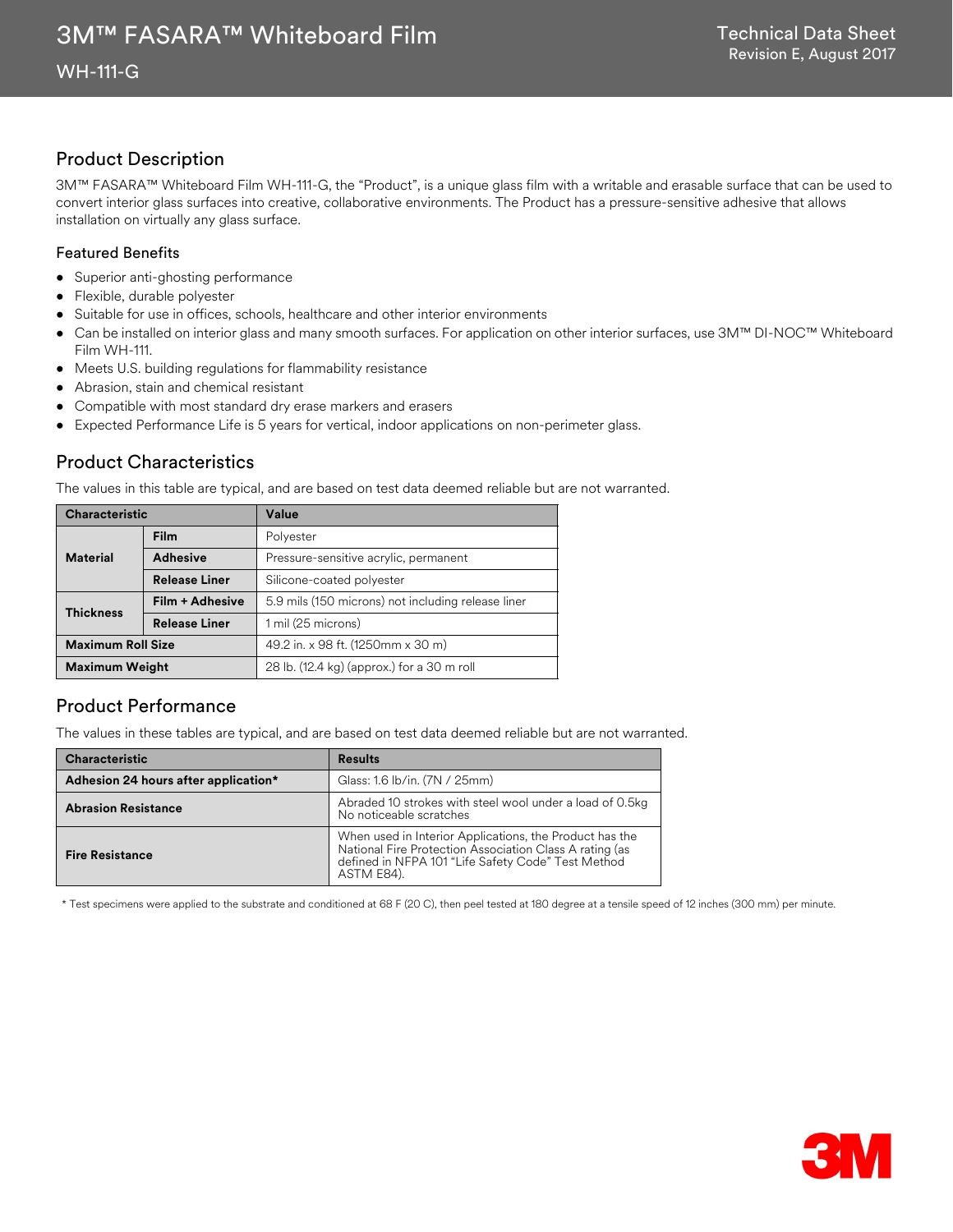#### Stain Resistance

| <b>Characteristic</b>                          | <b>Evaluation</b>                                                                                                                                                                                                                               | <b>Results</b>        |
|------------------------------------------------|-------------------------------------------------------------------------------------------------------------------------------------------------------------------------------------------------------------------------------------------------|-----------------------|
| <b>Stain and Chemical</b><br><b>Resistance</b> | Direct contact for 18 hours with the following<br>substances:<br>Salt water (5%)<br>Household Ammonia<br>Soapy Water (1%)<br>Neutral Cleaner<br>$\bullet$<br>Hydrochloric Acid (10%)<br>Ethyl Alcohol (50%)<br>$\bullet$<br>Formalin (36%)<br>٠ | No permanent staining |
|                                                | Milk<br>Coffee<br>Tea<br>Wine<br>Vinegar<br>Ketchup<br>٠<br>Oleic Acid/Vegetable oil<br>٠                                                                                                                                                       |                       |

The above data are representative values and are not guaranteed.

## Product Use

The user is solely responsible for evaluating and determining whether these 3M Products are suitable and appropriate for any particular use or manufacturing process in which they may be used.

#### Consider These Factors in Determining the Suitability of the Product

- For interior use only.
- Recommended for application to smooth glass surfaces only.
- **NOTE:** Application to smooth application surfaces, such as acrylic, may be possible. However, plastic materials may outgas, causing the film to bubble or peel. Outgassing is the release of a gas as certain plastics or coated surfaces dry and cure. This occurs over a period of time, but not indefinitely. Product that is applied to a surface that is still outgassing will develop air bubbles in the Product that may appear some time after the installation. 3M assumes no liability for bubbles that appear in the applied Product due to outgassing.
- Recommended for flat or slightly curved surfaces only.
- Product is not intended for electronic cutting.
- The Product has an erasable surface layer that makes it unsuitable for printing.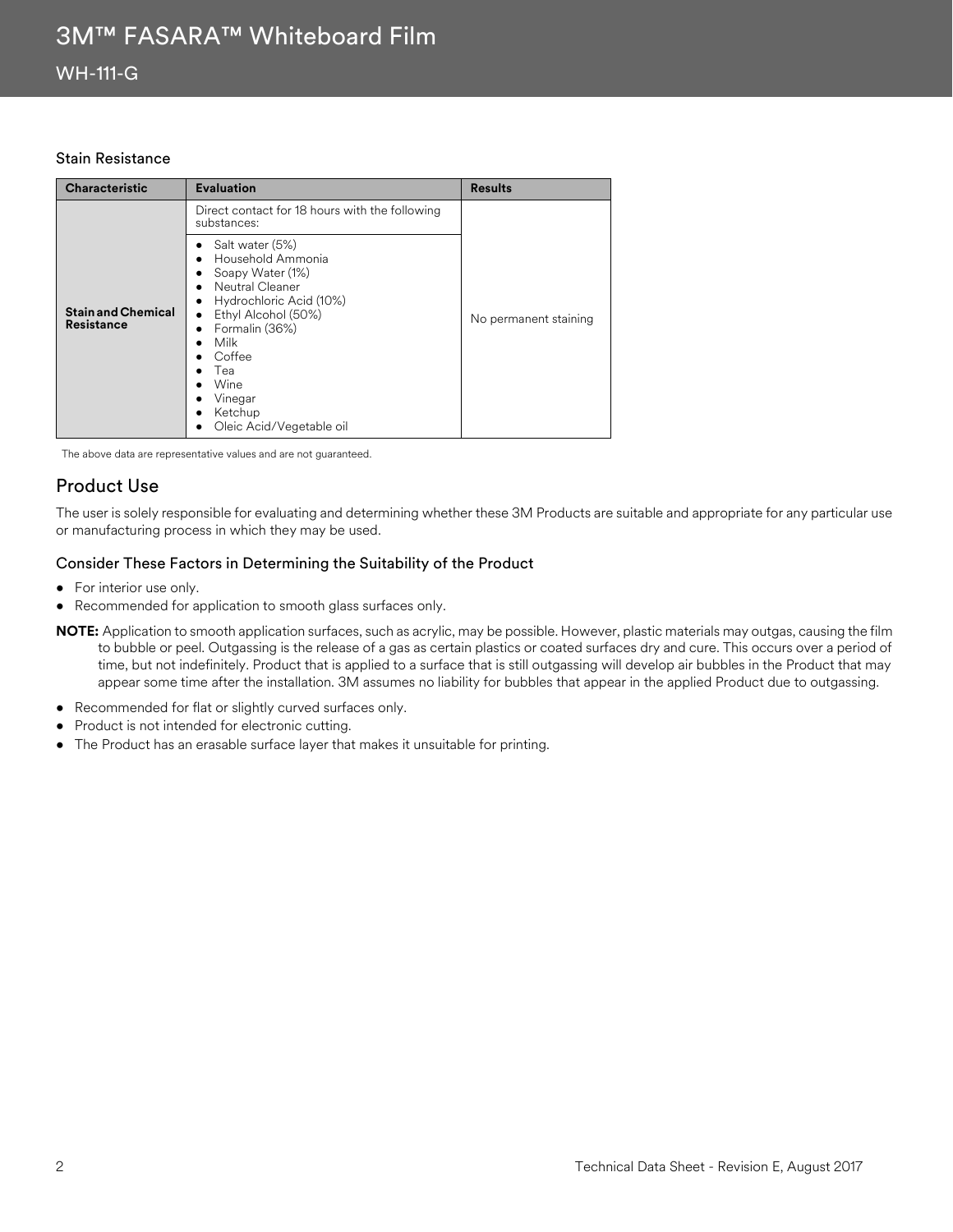## Application and Removal Guidelines

The values in these tables are typical, and are based on test data deemed reliable but are not warranted.

| <b>Characteristic</b>                       | Value                                                                                               |
|---------------------------------------------|-----------------------------------------------------------------------------------------------------|
| <b>Application Surface Type</b>             | Glass                                                                                               |
| <b>Application Location</b>                 | Interior                                                                                            |
| <b>Application Temperature</b>              | 54 °F - 100 °F (12 °C - 38 °C) air and application sur-<br>face                                     |
| <b>Application Method</b>                   | Wet application                                                                                     |
| <b>High Humidity</b><br><b>Environments</b> | Products are not recommended for Interior Applica-<br>tions where condensation consistently occurs. |
| <b>Product Removal</b>                      | Low heat, 3M™ Citrus Base Cleaner or 3M™ Adhesive<br>Remover Citrus Base and scraper                |

#### Installation Considerations

Use wet application technique as described in the 3M™ FASARA™ Glass Finishes Installation Guide. In addition, please consider the following:

- Always handle the Product with care.
- The Product edges may be sharp; use caution when handling.
- Avoid scratching or denting the surface during installation as this may affect writing performance.
- Before setting the adhesive to the application surface:
	- **-** Ensure proper alignment by using a guideline. Allow additional material for trimming as necessary.
	- **-** Ensure that the entire surface of the film is flat against the application surface and the ends of the film do not sag.
- Stretching or attempting to reposition the Product during application may deform, buckle, or ripple the Product.
- Wrinkles created during application cannot be removed with heat due to polyester construction.
- Seams tend to accumulate ink from the markers. Make seams as tight as possible.

#### Removing the Product

Removing the Product too quickly can result in excessive adhesive left on the application surface. If necessary, heat a small section of the Product with a heat gun to soften the adhesive, peel back slowly, then heat and remove the next section.

If any adhesive remains on the application surface, it can be easily cleaned with a product such as 3M™ Citrus Base Cleaner or 3M™ Adhesive Remover Citrus Base.

## Using the Product as Whiteboard

- Most standard dry erase markers for whiteboard are suitable for writing on the Product.
- Erase writing as soon as possible using 3M™ Microfiber Cleaning Cloth or 3M™ Post-it® Dry Erase Cleaning Cloth or soft paper towels as needed.

**NOTE:** DO NOT use whiteboard cleaning wipes or any other cleaning wipes. Rigid, flat erasers are not recommended.

- To prevent ink debris from sticking to the Product (i.e. ghosting), use 3M™ Microfiber Cleaning Cloth or
- 3M™ Post-it® Dry Erase Cleaning Cloth or soft paper towels with water or whiteboard cleaning spray as needed to pick up the ink debris. Wash or replace cleaning clothes often.
- NEVER use permanent markers or felt pens. Only use select dry erase markers for writing on the Product.
- If a non-specified marker is accidentally used, write over the non-specified mark with a dry erase marker, then wipe it off immediately using the maintenance method below.

**NOTE:** Upon initial use, the dry erase marker ink may not adhere well to the Product surface. Writing with a dry erase marker and erasing several times will "break-in" the surface.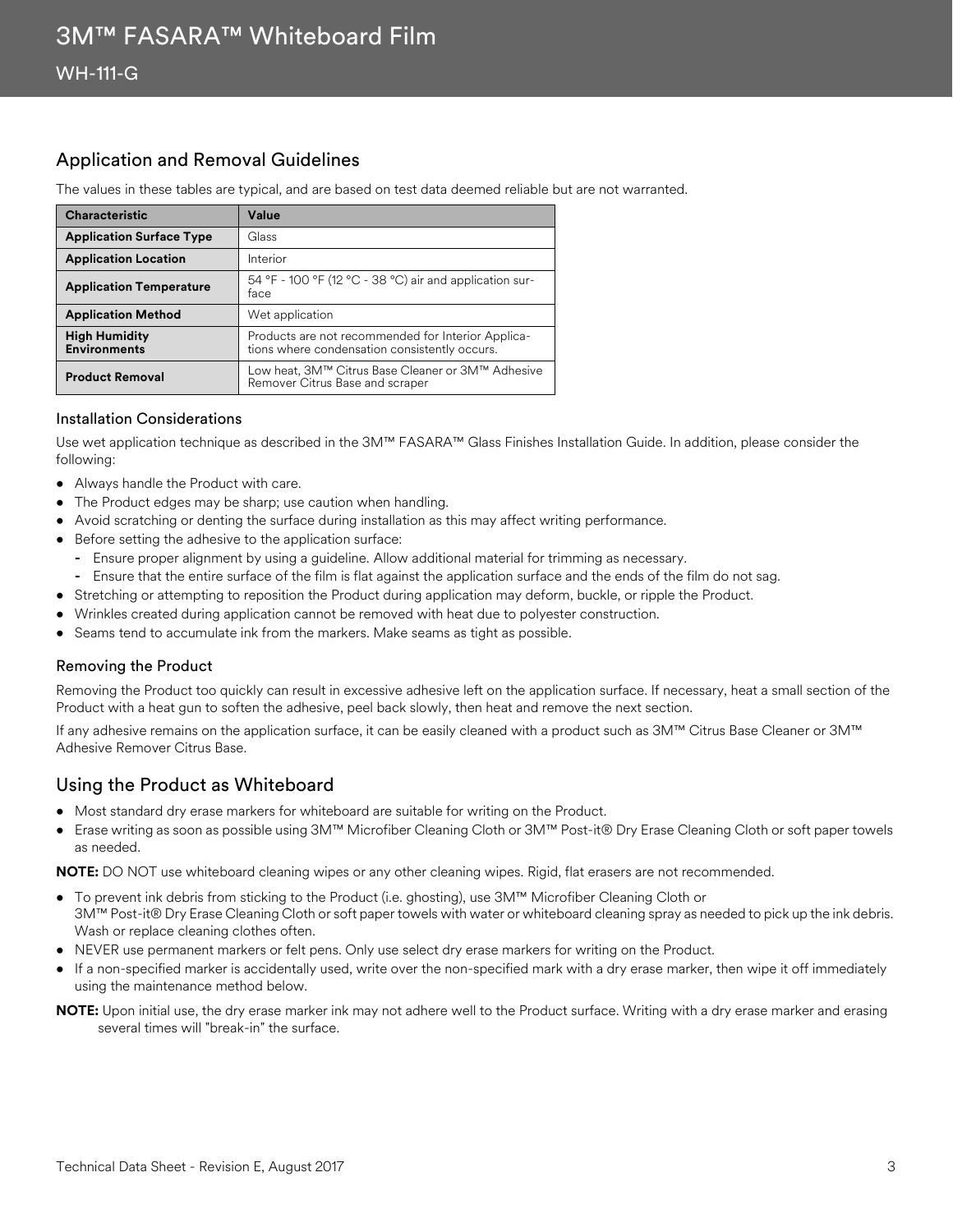## **Maintenance**

- Erase content from the Product as soon as it is no longer needed.
- When needed to remove buildup of ink debris, clean the surface using many soft paper towels to wipe the ink debris away and liberal use of water. Add a few drops of mild detergent, such as baby shampoo, for more effective cleaning.

## Shelf Life and Storage

#### Shelf Life

Apply the Product within 1 year of the date of purchase. The storage conditions specified in this document must be maintained for full shelf life.

#### Storage Conditions

- 40 °F 90 °F (4 °C 32 °C)
- Away from direct sunlight and high humidity
- Clean, dry area
- Original container with end caps, in the plastic sleeve, stored horizontally, a maximum of 6 cartons high
- Bring the Product to room temperature before application

## Health and Safety

# **AUTION**

When handling any chemical products, read the manufacturers' container labels and the Safety Data Sheets (SDS) for important health, safety and environmental information. To obtain SDS sheets for 3M products go to [3M.com/SDS,](http://www.3m.com/sds) or by mail or in case of an emergency, call 1-800-364-3577 or 1-651-737-6501.

When using any equipment, always follow the manufacturers' instructions for safe operation.

## ! **WARNING**

#### **To reduce the risks of personal injury and/or property damage associated with glass breakage:**

A glass surface covered by a film with areas of high opacity or dark-colored ink will absorb more heat than other glass surfaces when exposed to sunlight. Heat absorption can create thermal expansion that could result in glass breakage or cracking. Do not use a film with areas of high opacity or dark-colored ink on glass surfaces with significant exposure to sunlight.

## Technical Information

Technical information and data, recommendations, and other statements provided by 3M are based on information, tests, or experience which 3M believes to be reliable, but the accuracy or completeness of such information is not guaranteed. Such technical information and data are intended for persons with knowledge and technical skills sufficient to assess and apply their own informed judgment to the information. The typical values shown should not be used for the purpose of specification limits. If you have questions about this Product, contact the Technical Service helpline at 1-888-650-3497.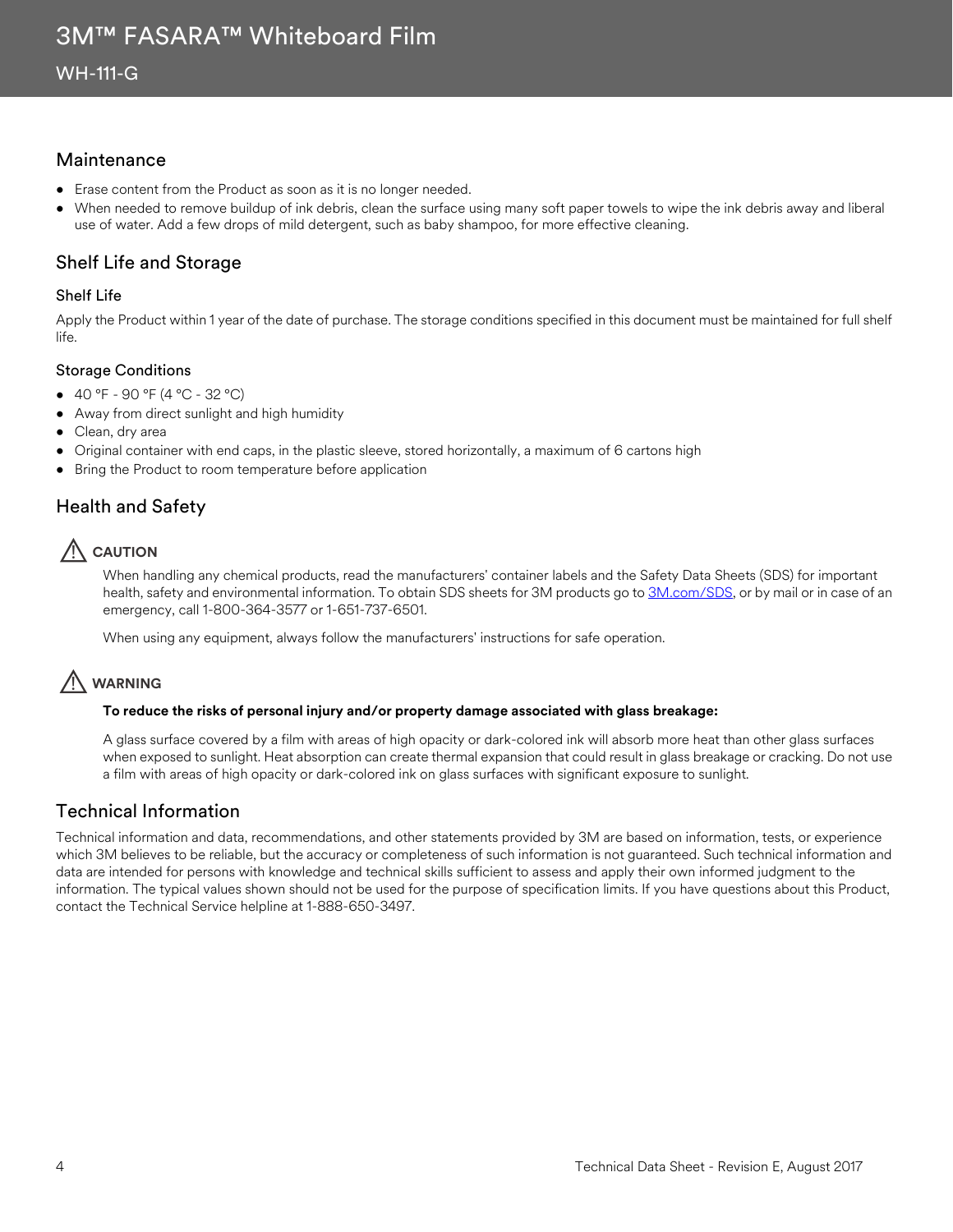## LEEDv4 Credits

This section describes some of the options for acquiring LEED credits using 3M™ Glass Finishes.

**NOTE:** Each application is different. It is the sole responsibility of the end user to evaluate and determine whether LEED credits can be acquired.

#### ID+C MR Credit, Interiors Life-Cycle Impact Reduction

**-** Option 1: Interior Reuse - Product can be used to refinish salvaged, refurbished, or reused building materials

#### ID+C, BD+C EQ Credit, Low-Emitting Materials

**-** Product has been tested to and is in compliance with the General Emissions Evaluation (California Department of Public Health (CDPH) Standard Method V1.1-2010)

#### ID+C, BD+C EQ Credit, Daylight

**-** Product can be used to enable daylight in enclosed spaces

#### BD+C MR Credit, Building Life-Cycle Impact Reduction

**-** Option 3: Building and Material Reuse - Product can be used to refinish salvaged, refurbished, or reused building materials

#### O+M MR Credit, Purchasing - Facility Maintenance and Renovation

- **-** Product can be used to refinish salvaged, refurbished, or reused building materials
- **-** Product has been tested to and is in compliance with the General Emissions Evaluation (California Department of Public Health (CDPH) Standard Method V1.1-2010)

## BUILDING PRODUCT DISCLOSURE AND OPTIMIZATION INFORMATION

#### Environmental Product Declaration (EPD) or Life Cycle Analysis (LCA)

EPD and/or LCA information not available.

#### Raw Material Source and Extraction Reporting

Raw Material source and extraction information for this product is considered to be 3M confidential and is therefore not available.

#### Extended Producer Responsibility

Take-back or recycling program for this product is not available.

#### Bio-based Materials

Product have not been tested to ASTM D6866.

#### Wood Products

Product does not contain wood-based materials.

#### Materials Reuse

Product can be used to refinish salvaged, refurbished, or reused building materials.

#### Recycled Content

Product does not contain pre- or post-consumer recycled content.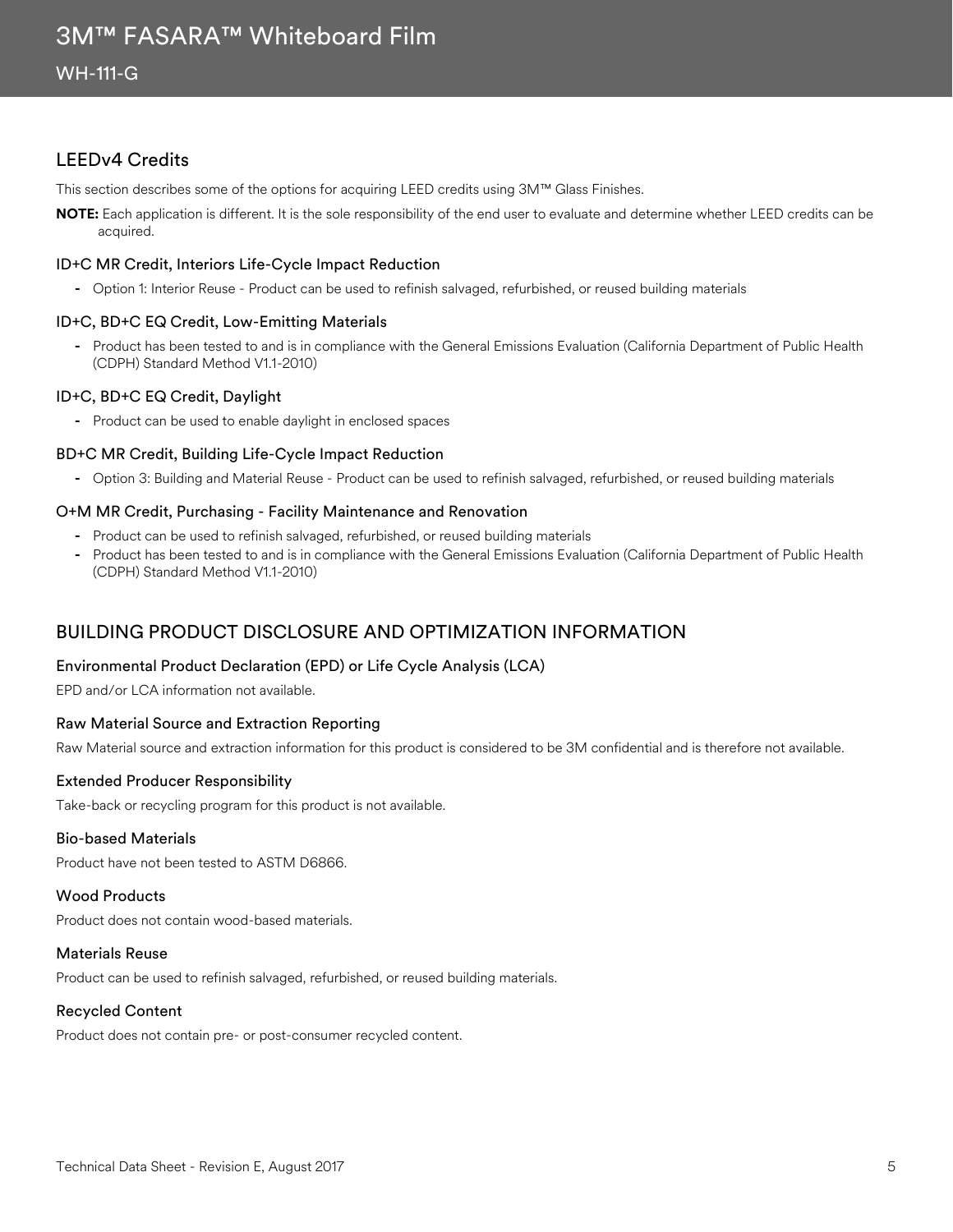## WARRANTY

#### Product

3M FASARA Whiteboard Film WH-111-G (the "Product").

#### 3M Basic Product Warranty

The Product(s) specified in this document are warranted to be free of defects in materials and manufacture ("3M Basic Product Warranty") at the time of shipment ("Warranty Period") by 3M or its authorized distributor.

#### Limited Warranty

1. For Products used in Interior Applications in the United States, 3M makes the following warranty (the "3M Limited Warranty") for the applicable time period stated below ("Warranty Period"), which will begin on the earlier of: (a) Product installation date; or (b) six months after 3M's Product shipment date.

The Product will have no significant discoloration, cracking or other similar visual defects. This warranty does not cover stains due to use of non-whiteboard markers or surface damage due to improper cleaning.

| <b>Application</b>                                            | <b>Warranty Period</b> |  |
|---------------------------------------------------------------|------------------------|--|
| Interior Applications with no direct UV exposure <sup>1</sup> | 3 years                |  |
| Exterior application surfaces <sup>2</sup>                    | Not warranted          |  |

**1 - Applications with direct UV exposure are not warranted.**

**2 - Application of the Product to exterior application surfaces is not warranted.**

- 2. For a buyer's convenience, 3M may provide engineering or technical information, recommendations, installation instructions or guides, and other information or materials relating to a Product ("Other Product Information"), but 3M makes only the 3M Basic Product Warranty and the 3M Limited Warranty, and does not warrant any Other Product Information.
- 3. 3M has no obligation under the 3M Basic Product Warranty or the 3M Limited Warranty as to Product that has been: (a) modified, altered or processed in any manner; (b) stored, applied, installed, or used in a manner other than that 3M recommends in this document and in all Other Product Information; (c) damaged through contact with a person or thing, misuse, accident, neglect, or other action by anyone other than 3M; (d) improperly installed, including, without limitation, installation after the expiration the Product's shelf life or installation without proper surface preparation, or (e) exposed to excessive heat, humidity, dirt or UV light.
- 4. EXCEPT TO THE EXTENT PROHIBITED BY APPLICABLE LAW, THE 3M BASIC PRODUCT WARRANTY IS MADE IN LIEU OF ALL OTHER WARRANTIES, RIGHTS OR CONDITIONS, EXPRESS OR IMPLIED, INCLUDING, BUT NOT LIMITED TO, ANY IMPLIED WAR-RANTY OF MERCHANTABILITY, SATISFACTORY QUALITY, FITNESS FOR A PARTICULAR PURPOSE AND THOSE ARISING FROM A COURSE OF DEALING, CUSTOM OR USAGE OF TRADE. THE BUYER IS RESPONSIBLE FOR DETERMINING IF A PRODUCT IS SUITABLE FOR ITS PARTICULAR PURPOSE AND APPLICATION METHODS.
- 5. 3M must receive any 3M warranty claim in writing no later than 10 business days after (a) the end of the Warranty Period or (b) the discovery of the 3M warranty claim, whichever is earlier.